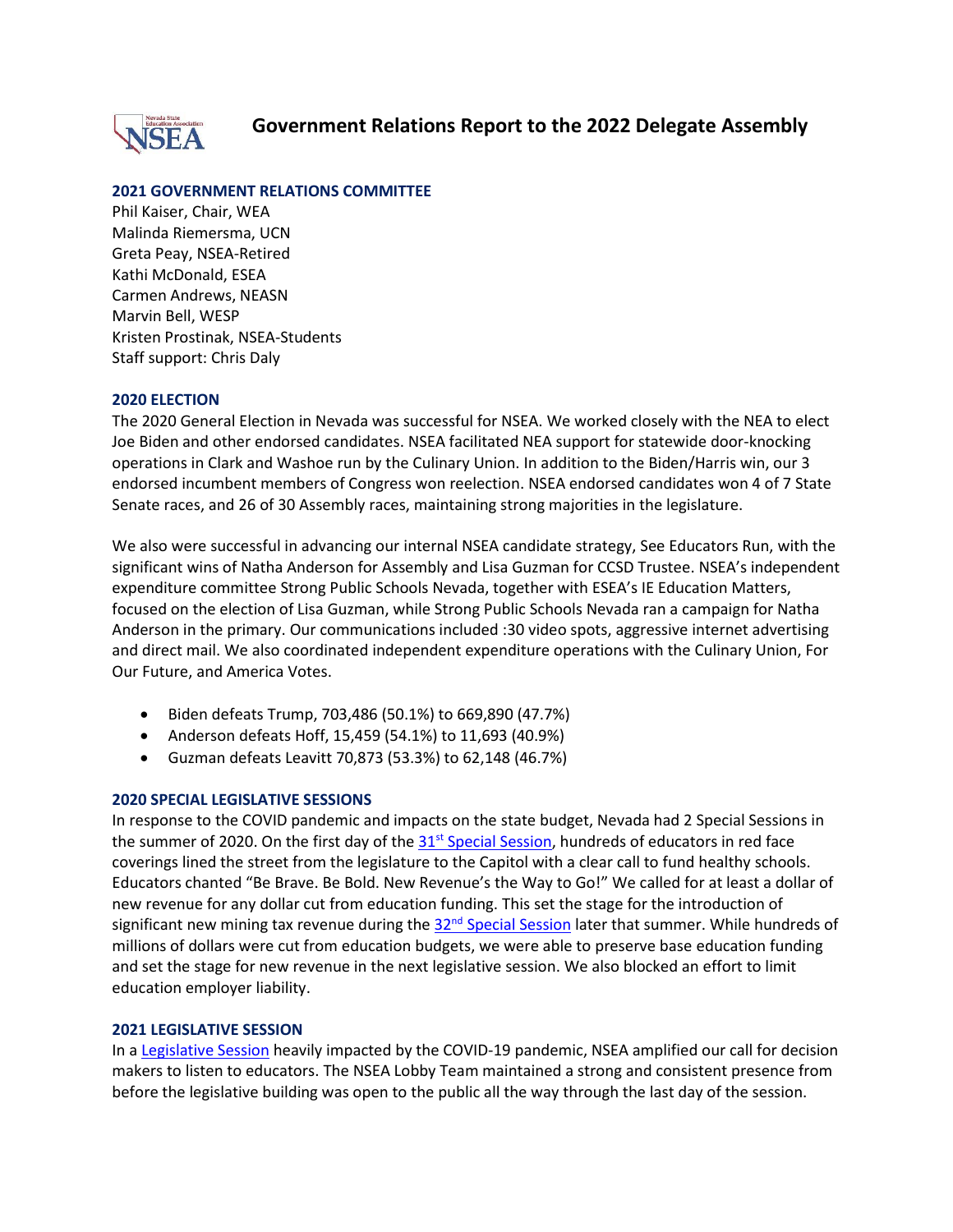Members of NSEA's ground team tracked 145 bills, with 37 of 57 bills we supported passing out of the legislature and 20 of the 22 bills we opposed failing. NSEA ground team and member leaders were a regular presence during the session testifying in committee meetings over the phone and then in person. We also submitted exhibits on over 50 unique bills. Check [here](https://www.nsea-nv.org/node/1171) for NSEA's bills tracker with links. Click [here](https://www.youtube.com/playlist?list=PLIf73V5HhhC_7l7NPeabkzPiKzhkPJFS8) for video testimony.

NSEA scored several important victories for educators and students during the session. Highlights include:

- Unemployment eligibility for education support professionals for the summer of 2021.
- A review of student assessments and new regulations to limit their time and number.
- A one year pause on the use of student data in teacher evaluations (SLGs/SLOs).
- New district reporting requirements related to class size and accommodations for evaluation of teachers with large class sizes.
- Important legislative wins for social and racial equity in education.
- Budget wins with new revenue dedicated to K-12 public education.
- Changes in the new funding plan to account for enrollment growth in hold harmless provisions and the ability to use some district ending fund balance in the collective bargaining process.
- Passage of a new public healthcare option that will provide greater health access for retired members.
- Protection of paraprofessionals from new licensing requirements.
- Preservation of important education committees like the Regional Professional Development Programs and Academic Standards Council.
- Expansion of voting rights including universal vote by mail for all Nevadans.
- Defense of democratically electing school boards.

## **2022 LEGISLATIVE PRIORITIES**

An important component of developing NSEA's biennial legislative priorities is our survey of membership. Over the last several weeks, nearly 800 NSEA members have completed the survey on the topics of revenue, COVID funding, the school funding formula, charter schools, quality teaching and education, standards and accountability, social and racial equity, and worker rights and protection. Results of the survey will be presented to the Delegate Assembly.

## **DEPARTMENT OF EDUCTION AND BOARDS AND COMMISSIONS**

Since her appointment, NSEA has met monthly with State Superintendent Jhone Ebert. We have been able to discuss legislative priorities, COVID response in schools, educator supports during distance education and hybrid learning, issues with the Nevada Educator Performance Framework, needs related to social and emotional learning, and K12 funding issues. NSEA also monitors and engages the Nevada State Board of Education, the Commission on School Funding, and interim legislative committees. See NSEA's [website](https://www.nsea-nv.org/search?q=public%20comment&) for a record of our public comment.

## **REVENUE EFFORTS/GRASSROOTS TASK FORCE**

NSEA has continued our efforts to build support for new revenue for K-12 public education. We helped start the Progressive Revenue Coalition, which includes over 60 groups. Along with key allies, we laid the groundwork for the passage of a new mining tax, scheduled to be dedicated to education starting on July 1, 2022. NSEA is a regular fixture at the Commission on School Funding. There are two revenue measures which may appear on the ballot, one to raise the Local Schools Support Tax and another to increase the gaming tax.